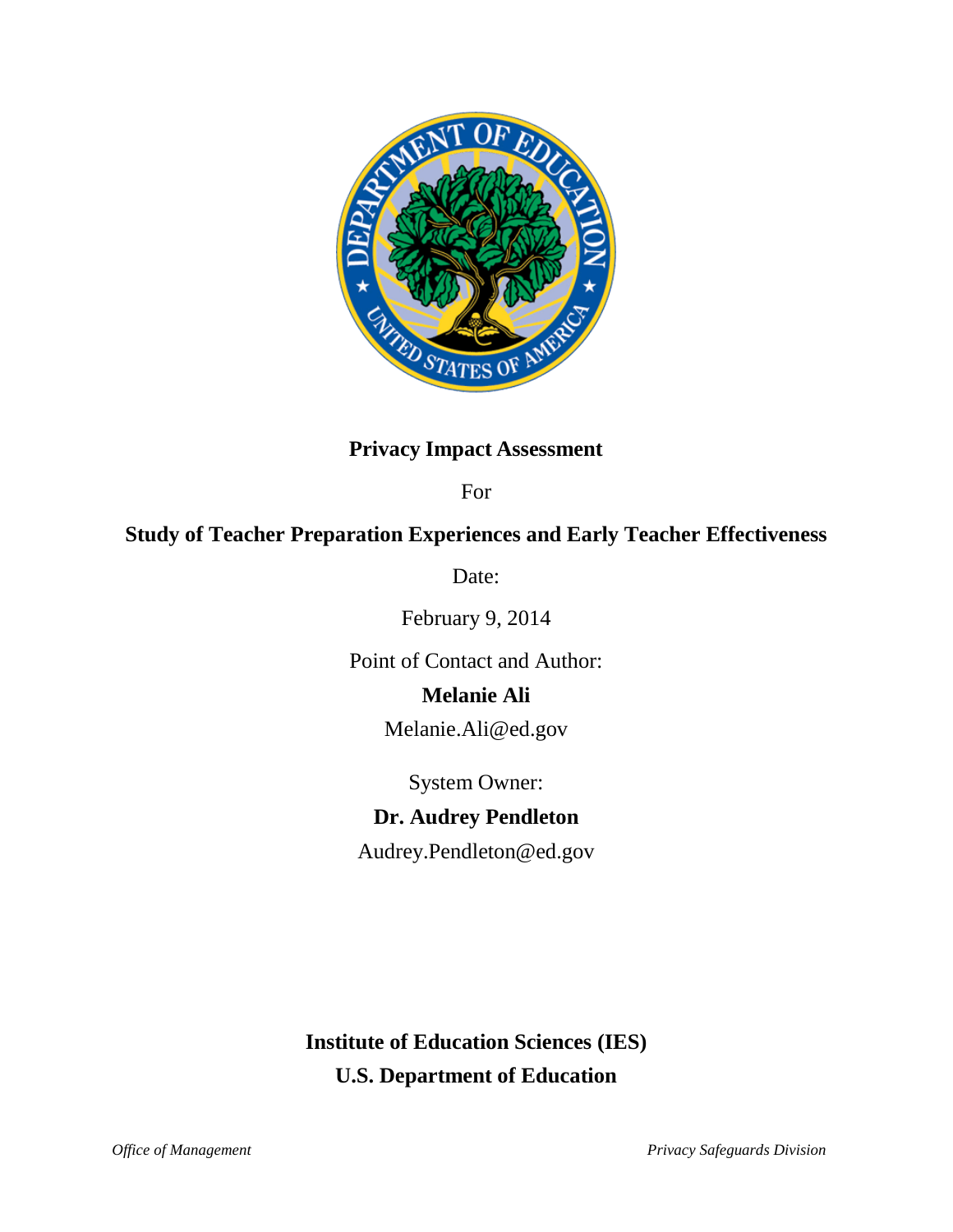

### **1. System Information.**

*Describe the system - include system name, system acronym, and a description of the system, to include scope, purpose and major functions. Indicate whether the system is new or existing and whether or not the PIA is new or being updated from a previous version; specify whether the system is "agency" or "contractor."*

This is a new system and a new Privacy Impact Assessment. The system name is the "Study of Teacher Preparation Experiences and Early Teacher Effectiveness." The system, which is housed by a contractor and its subcontractors, will maintain records on approximately 1,518,950 students and 8,000 novice teachers from up to 50 school districts. These records will be used to conduct a study to examine the relationship between student learning outcomes and teacher preparation experiences that vary in terms of type (e.g., coursework, fieldwork, and substantive feedback in the field) and content (e.g., classroom management and instructional strategies).

## **2. Legal Authority.**

*Cite the legal authority to collect and use this data. What specific legal authorities, arrangements, and/or agreements regulate the collection of information?*

The study is authorized under the Education Sciences Reform Act of 2002, Part D, Section 171(b)(2) (20 U.S.C. 9561(b)(2)), which authorizes the Institute of Education Sciences to "conduct evaluations of Federal education programs administered by the Secretary (and as time and resources allow, other education programs) to determine the impact of such programs (especially on student academic achievement in the core academic areas of reading, mathematics, and science)." The collection of information is regulated by the Education Sciences Reform Act of 2002, the Privacy Act of 1974, and the Family Educational Rights and Privacy Act.

## **3. Characterization of the Information.**

*What elements of personally identifiable information (PII) are collected and maintained by the system (e.g., name, social security number, date of birth, address, phone number)? What are the sources of information (e.g., student, teacher, employee, university)? How is the information collected (website, paper form, on-line form)? Is the information used to link or cross-reference multiple databases?*

The system will include, but will not necessarily be limited to, data on: (1) Students - school name; student identification number; birth date; demographic information such as race, ethnicity, and gender; educational background, including individualized education program status, primary disability code (if applicable), English language learner status, and English language proficiency level (if applicable); whether enrolled in the National School Lunch Program; and scores on reading and mathematics achievement tests; (2) Teachers - name and contact information; teacher identification number; Social Security number; demographic information such as race and ethnicity; information on postsecondary institution attended and teaching preparation experiences; and scores on postsecondary entrance exams.

The sources of information are district administrative records and online surveys of teachers. Data will be collected and maintained in secure electronic form that complies with all federal security requirements (see response to question 11). Data will not be used to link or cross-reference databases that are external to the study.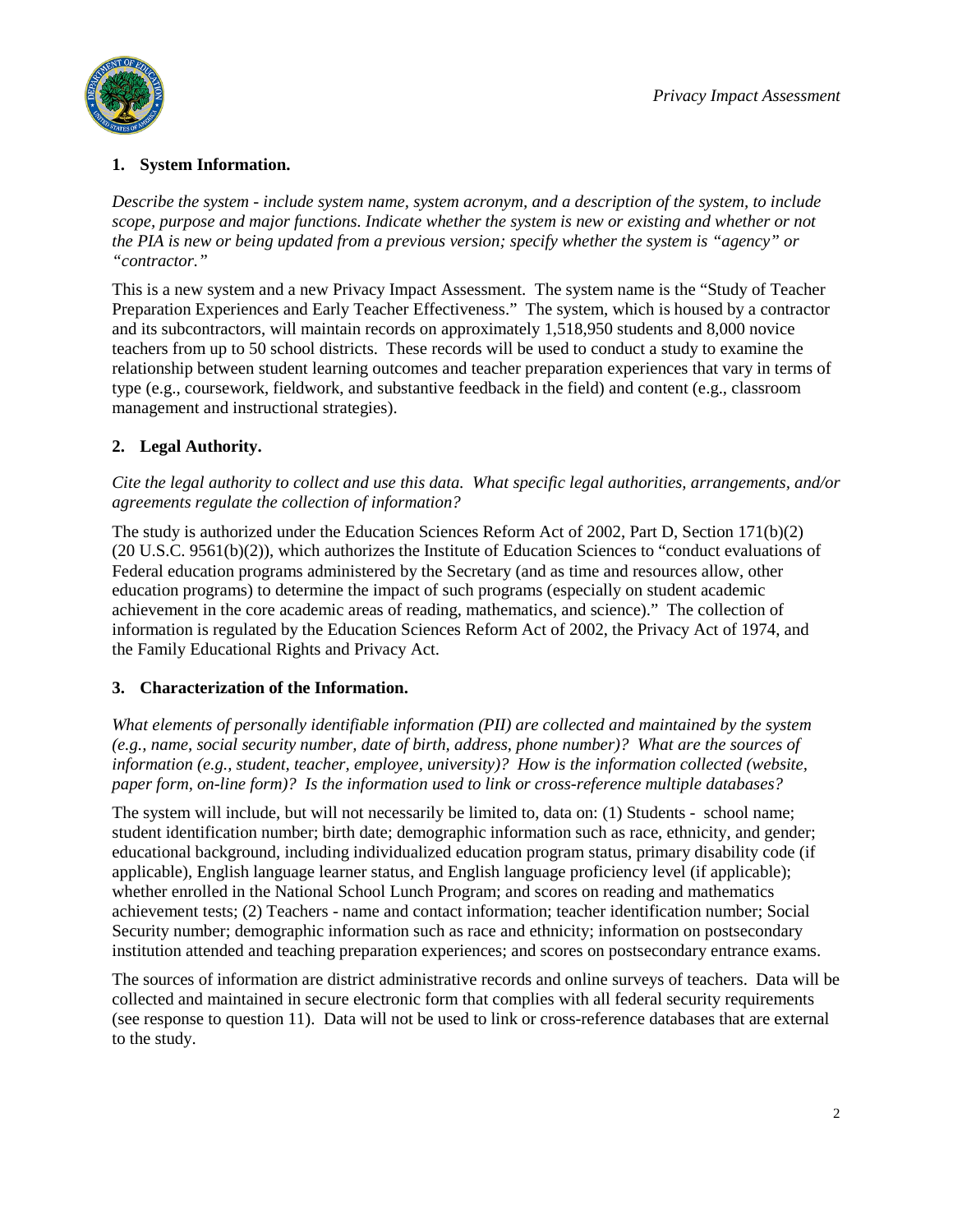

### **4. Why is the information collected?**

*How is this information necessary to the mission of the program, or contributes to a necessary agency activity? Given the amount and any type of data collected, discuss the privacy risks (internally and/or externally) identified and how they were mitigated.*

This information is being collected for statistical purposes. The central purpose and reason why the Department is establishing this system of records is to examine the relationship between student learning outcomes and teachers' preparation experiences. In particular, the study will address the following primary research questions: (1) What are the relationships between teacher preparation experiences and student outcomes in the first year of teaching? (2) What are the relationships between teacher preparation experiences and student outcomes of English learners in the first year of teaching? (3) Do relationships between teachers' preparation experiences and student outcomes differ depending on teachers' assessments of the usefulness of the preparation experiences?

The potential privacy risks from this system include any adverse consequences such as embarrassment to students or teachers from having their privacy-protected information used and disclosed by unauthorized means. To mitigate these risks, the system establishes strict rules, procedures and security requirements related to the collection, maintenance, use, disclosure, and destruction of the data, that are outlined in responses to other questions in this Privacy Impact Assessment (PIA) and in the System of Records Notice (SORN), which together will protect the sensitive student and teacher data collected for the purposes of this study from unauthorized use and disclosure.

### **5. Social Security Number (SSN).**

*If an SSN is collected and used, describe the purpose of the collection, the type of use, and any disclosures. Also specify any alternatives that you considered, and why the alternative was not selected. If system collects SSN, the PIA will require a signature by the Assistant Secretary or designee. If no SSN is collected, no signature is required.*

SSNs will be voluntarily collected from teachers. The SSNs will be used to obtain information on teachers' postsecondary entrance exams from the College Board. The College Board will have a data sharing agreement in place that binds them to all of the confidentiality and privacy regulations pertinent to IES contractors.

As an alternative to the collection of SSNs, the Department considered asking teachers to self-report their postsecondary entrance exam scores. However, this is not feasible because teachers could have taken the exam up to eight or more years prior to data collection, in which case teacher reports could be subject to recall error.

## **6. Uses of the Information.**

*What is the intended use of the information? How will the information be used? Describe all internal and/or external uses of the information. What types of methods are used to analyze the data? Explain how the information is used, if the system uses commercial information, publicly available information, or information from other Federal agency databases.*

The intended use of the information is to examine the relationship between student outcomes and teachers' preparation experiences. See response to question 4 for more information on the specific research questions that the information will be used to address.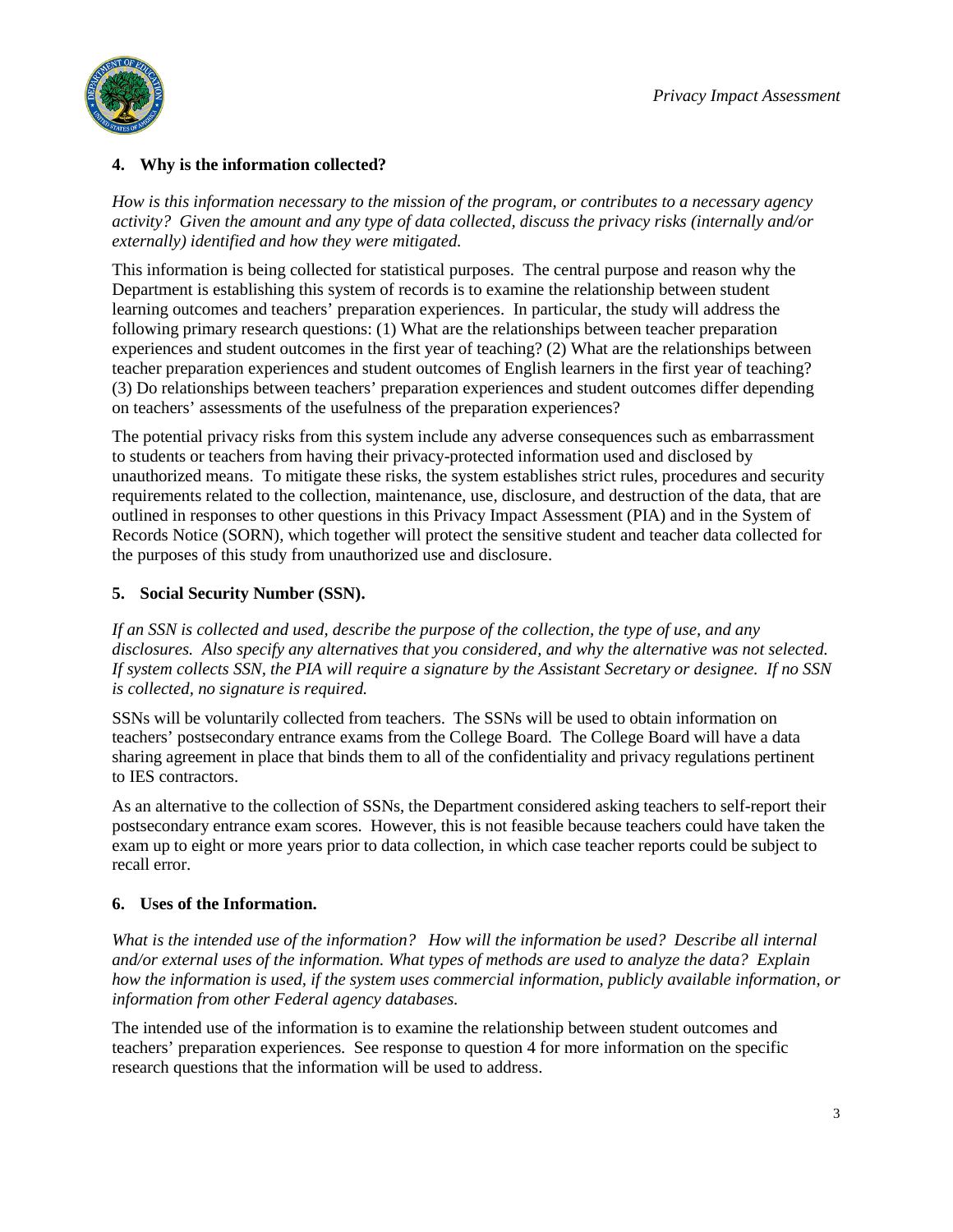

To analyze the data and generate findings that meet Institute of Education Sciences research standards, quantitative statistical methods will be used. Data analysis will be conducted using data that have been stripped of identifiers (e.g., names), other than encrypted identifiers. Data or results that are reported or published will not contain any individually identifiable information. Any disclosures of information from the system will be made only in compliance with the requirements of section 183 of the Education Sciences Reform Act of 2002 (20 U.S.C 9573), the Privacy Act of 1974, as amended (5 U.S.C 552a) and the Family Educational Rights and Privacy Act (20 U.S.C. 1232g).

See response to questions 7 and 8 for information on internal and/or external uses and sharing of the information.

## **7. Internal Sharing and Disclosure.**

*With which internal ED organizations will the information be shared? What information is shared? For what purpose is the information shared?*

The Department may disclose information contained in a record in this system of records under the routine uses listed in this system of records without the consent of the individual if the disclosure is compatible with the purposes for which the record was collected. Any disclosure of individually identifiable information from a record in this system must comply with the requirements of section 183 of the Education Sciences Reform Act (ESRA) (20 U.S.C. 9573), which provides confidentiality standards that apply to all collection, reporting, and publication of data by IES.

### **8. External Sharing and Disclosure.**

*With what external entity will the information be shared (e.g., another agency for a specified programmatic purpose)? What information is shared? For what purpose is the information shared? How is the information shared outside of the Department? Is the sharing pursuant to a Computer Matching Agreement (CMA), Memorandum of Understanding or other type of approved sharing agreement with another agency?*

The Department may disclose information contained in a record in this system of records under the routine uses listed in this system of records without the consent of the individual if the disclosure is compatible with the purposes for which the record was collected. Any disclosure of individually identifiable information from a record in this system must comply with the requirements of section 183 of the Education Sciences Reform Act (ESRA) (20 U.S.C. 9573), which provides confidentiality standards that apply to all collection, reporting, and publication of data by IES.

(1) Contract Disclosure. The Department may contract with a contractor to perform certain functions on behalf of the Department, which could require the disclosure of records in the system. The Department may disclose records to contractors (i.e., government contractors/employees) who have received the appropriate security clearance level from the Department. However, before entering into such a contract, the Department will require the contractor to establish and maintain adequate safeguards required with respect to the records in the system.

(2) Research Disclosure. The Director of IES may license de-identified confidential information from this system of records to qualified external researchers solely for the purpose of carrying out specific research that is compatible with the purpose(s) of this system of records. The researcher shall be required to maintain the confidentiality of the licensed data and to use it only for statistical purposes. All licensing shall be accomplished pursuant to the National Center for Education Statistics Licensing Program, described on the following website: http://nces.ed.gov/statprog/instruct.asp.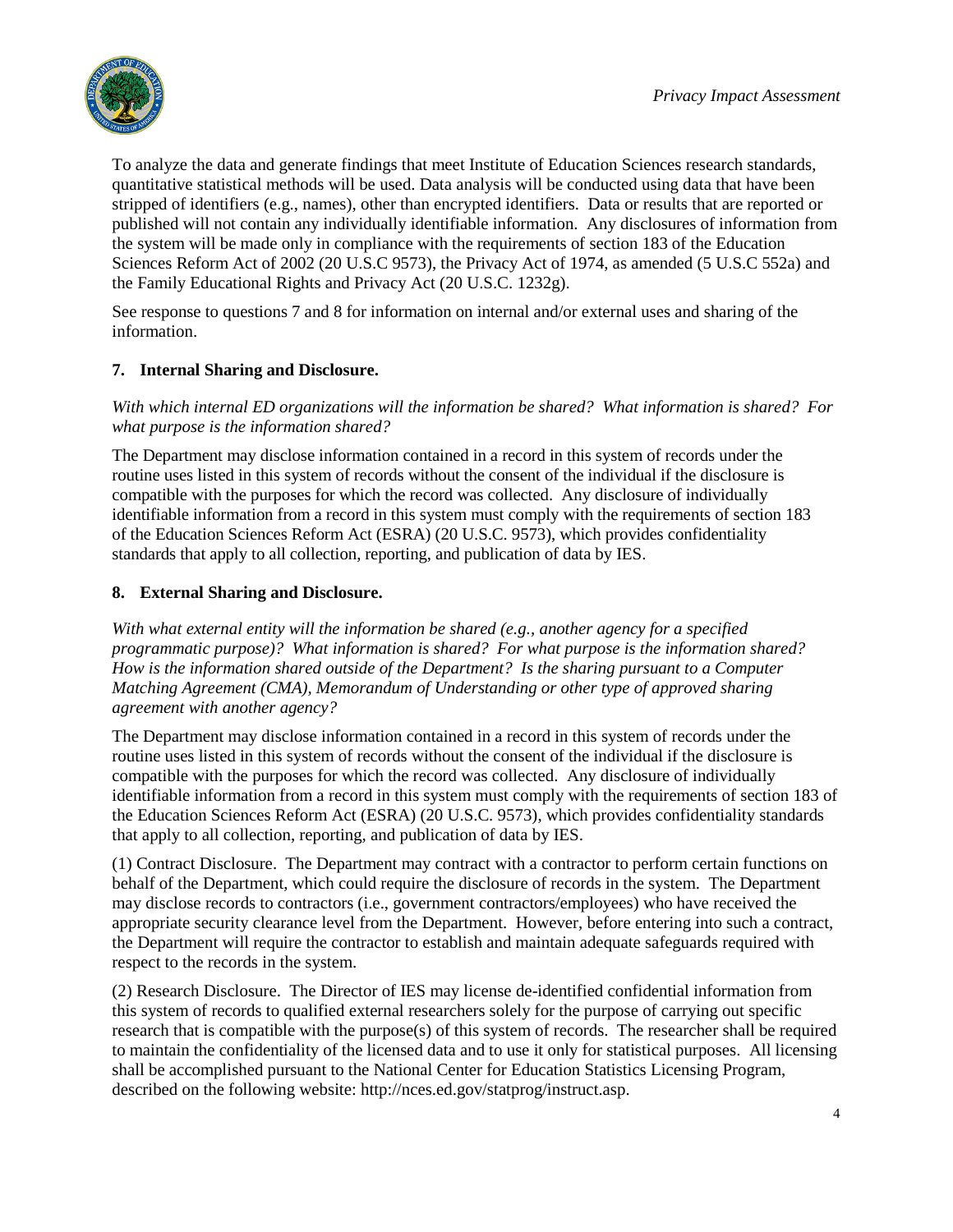



#### **9. Notice.**

*Is notice provided to the individual prior to collection of their information (e.g., a posted Privacy Notice)? What opportunities do individuals have to decline to provide information (where providing the information is voluntary) or to consent to particular uses of the information (other than required or authorized uses), and how individuals can grant consent?* 

A Privacy Notice on data collection forms that meets the requirements of the Privacy Act, 5 U.S.C.  $552a(e)(3)$ , is not required in this study since identifying information is being collected from the district and not directly from the students.No notice is required for teachers since those individuals are provided a consent form, as part of the study's teacher survey, which informs them that the data collection is voluntary and that they do have the right to skip any question that they do not wish to answer. The teacher survey, which is administered online, collects teachers' demographic information such as race and ethnicity, information on postsecondary institutions attended and teaching preparation experiences, and SSNs.

#### **10. Web Addresses.**

*List the web addresses (known or planned) that have a Privacy Notice.*

None are planned.

### **11. Security.**

*What administrative, technical, and physical security safeguards are in place to protect the PII? Examples include: monitoring, auditing, authentication, firewalls, etc. Has a C&A been completed? Is the system compliant with any federal security requirements?* 

All physical access to the Department's site and to the sites of the Department's contractor and subcontractors where this system of records is maintained, is controlled and monitored by security personnel. The computer system employed by the Department offers a high degree of resistance to tampering and circumvention. This security system limits data access to Department and contract staff on a need-to-know basis and controls individual users' ability to access and alter records within the system. The contractor is required by contract to establish a similar set of procedures at their sites to ensure confidentiality of data. The contractor will maintain security of the complete set of all master data files and documentation. Access to individually identifying data will be strictly controlled. At each site, all print data will be kept in locked file cabinets during nonworking hours and work on hardcopy data will take place in a single room, except for data entry. Physical security of electronic data will also be maintained. Security features that protect project data include: password-protected accounts that authorize users to use the contractor's system but to access only specific network directories and network software; user rights and directory and file attributes that limit those who can use particular directories and files and determine how they can use them; and additional security features that the network administrators will establish for projects as needed. The Department's contractors who "maintain" (collect, maintain, use, or disseminate) data in this system must comply with the requirements of the Privacy Act and the confidentiality standards in section 183 of the ESRA (20 U.S.C. 9573), which provides criminal penalties for violations.